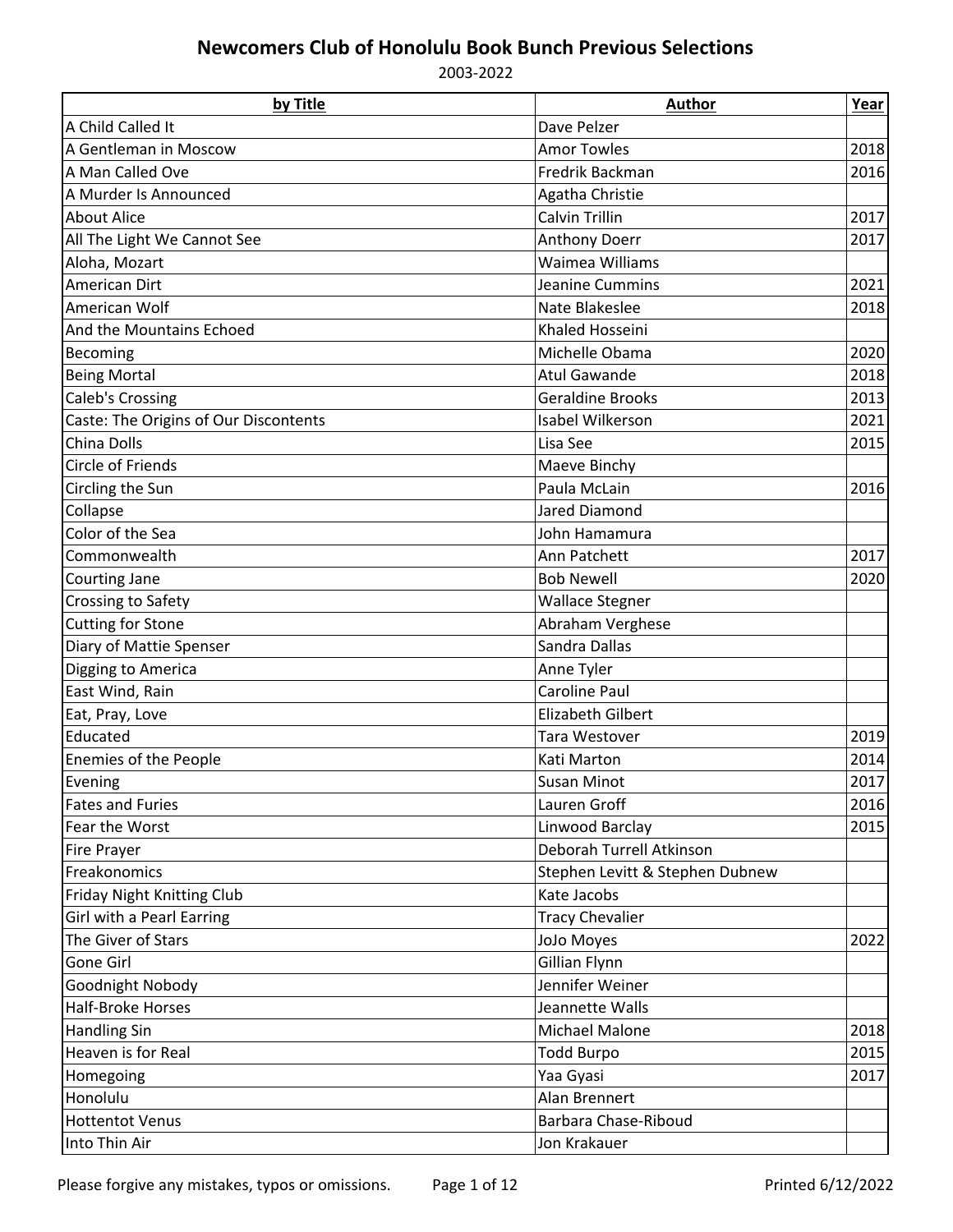| by Title                                                                | <b>Author</b>           | Year |
|-------------------------------------------------------------------------|-------------------------|------|
| Leap of Faith                                                           | Queen Noor of Jordan    |      |
| Life of Pi                                                              | Yann Martel             |      |
| Lisette's List                                                          | Susan Vreeland          | 2019 |
| Lost in Shangri-La                                                      | <b>Mitchell Zuckoff</b> | 2017 |
| Lost Kingdom: Hawaii's Last Queen, the Sugar Kings, and America's First | Julia Flynn Siler       | 2021 |
| <b>Imperial Adventure</b>                                               |                         |      |
| Loving Frank                                                            | Nancy Horan             |      |
| Luncheon of the Boating Party                                           | Susan Vreeland          |      |
| Man in the Wooden Hat                                                   | Jane Gardam             |      |
| Midnight in Broad Daylight                                              | Pamela Rotner Sakamoto  | 2018 |
| Molokai                                                                 | Alan Brennert           | 2020 |
| My Brilliant Friend                                                     | Elena Ferrante          | 2017 |
| My Sister's Keeper                                                      | Jodi Picoult            |      |
| Mystery in Paradise - 13 Tales of Suspense                              | Lourdes Venard          | 2016 |
| <b>Necessary Lies</b>                                                   | Diane Chamberlain       | 2016 |
| Nighttime is My Time                                                    | Mary Higgins Clark      |      |
| Nina's Journey                                                          | Nina Markovna           |      |
| Nine Parts of Desire: Hidden World of Islamic Women                     | <b>Geraldine Brooks</b> |      |
| Old Filth                                                               | Jane Gardam             |      |
| Origin                                                                  | Dan Brown               | 2020 |
| Our Souls at Night                                                      | Kent Haruf              | 2016 |
| Pachinko                                                                | Min Jin Lee             | 2019 |
| Peace Like a River                                                      | Leif Enger              |      |
| People of the Book                                                      | <b>Geraldine Brooks</b> |      |
| Perhaps with Luck                                                       | Judith Love             |      |
| Poisoned Palms: The Murder of Mrs. Jane Lathrop Stanford                | Dorothea Buckingham     | 2021 |
| Princess                                                                | Jean Sasson             |      |
| Quentins                                                                | Maeve Binchy            |      |
| Reading Lolita in Tehran                                                | <b>Azar Nafisi</b>      |      |
| Relic                                                                   | Lincoln Child           |      |
| <b>Rules of Civility</b>                                                | <b>Amor Towles</b>      |      |
| Run                                                                     | Ann Patchett            |      |
| Sarah's Key                                                             | Tatiana de Rosnay       |      |
| Saving Fish from Drowning                                               | Amy Tan                 |      |
| Secret Daughter                                                         | Shilipi Somaya Gowda    |      |
| Shadow of the Wind                                                      | Carlos Ruiz Zafon       |      |
| Sharks in the Time of Saviors                                           | Kawai Strong Washburn   | 2021 |
| Sharp Objects                                                           | Gillian Flynn           |      |
| Sister of My Heart                                                      | Chitra Divakaruni       |      |
| <b>Small Great Things</b>                                               | Jodi Picoult            | 2018 |
| Snow Flower and the Secret Fan                                          | Lisa See                | 2019 |
| State of Wonder                                                         | Ann Patchett            |      |
| <b>Swan Thieves</b>                                                     | Elizabeth Kostova       |      |
| Sweet Thursday                                                          | John Steinbeck          |      |
| Tell the Wolves I'm Home                                                | Carol Rifka Brunt       |      |
| The Barbarian Nurseries                                                 | <b>Hector Tobar</b>     |      |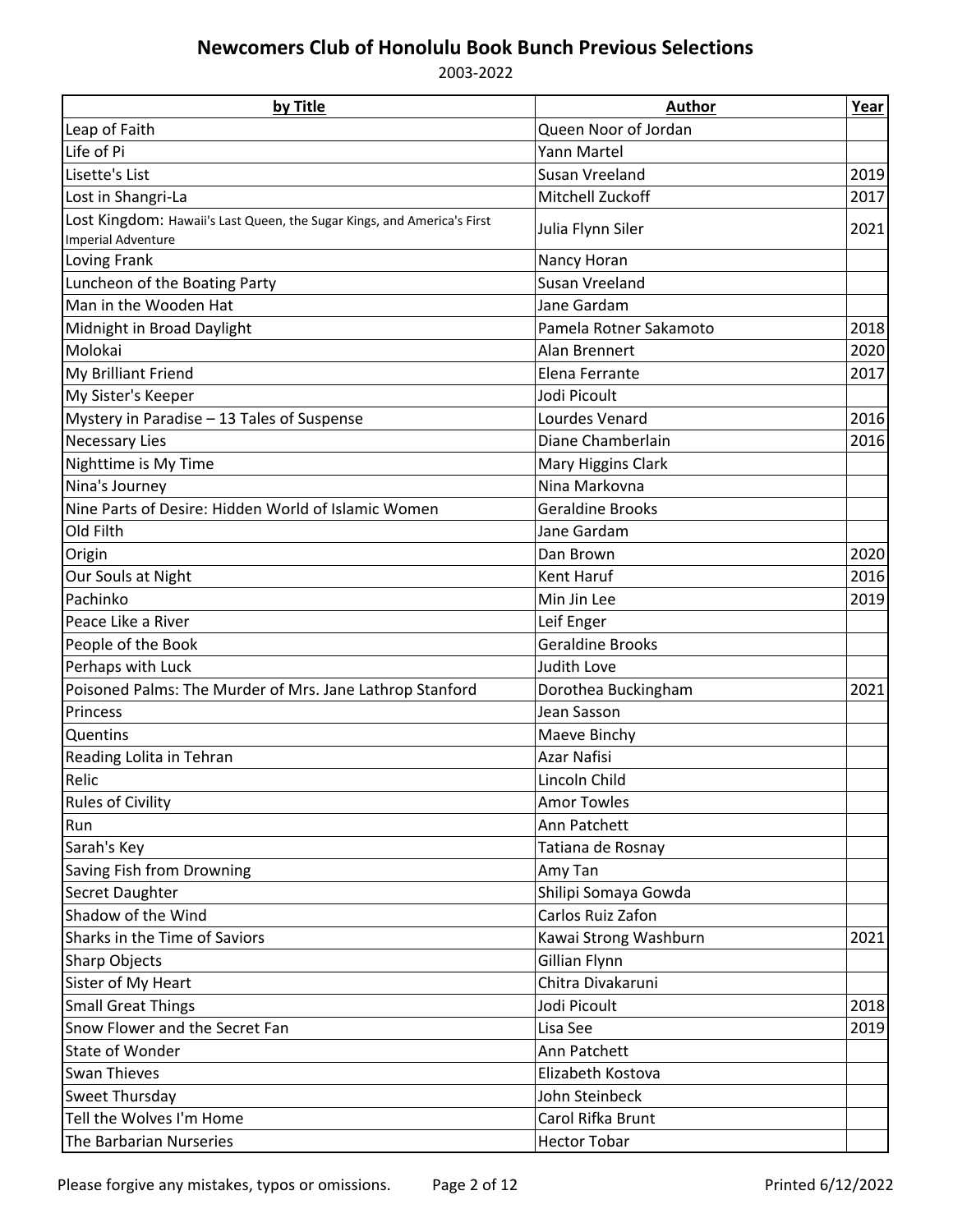| by Title                                          | <b>Author</b>                    | Year |
|---------------------------------------------------|----------------------------------|------|
| The Blind Assassin                                | Margaret Atwood                  |      |
| The Blue Zones                                    | Dan Buettner                     | 2015 |
| The Book Thief                                    | Markus Zusak                     |      |
| The Bookseller of Kabul                           | Asne Seierstad                   |      |
| The Burgess Boys                                  | <b>Elizabeth Strout</b>          | 2018 |
| The Cellist from Sarajevo                         | <b>Steven Galloway</b>           |      |
| The Chaperone                                     | <b>Liane Moriarty</b>            | 2016 |
| The Commoner                                      | John Burnham Schwartz            |      |
| The Da Vinci Code                                 | Dan Brown                        |      |
| The Distant Land of My Father                     | <b>Bo Caldwell</b>               |      |
| The Dutch House                                   | Ann Patchett                     | 2020 |
| The Girl on the Train                             | Paula Hawkins                    | 2016 |
| The Glass Castle                                  | Jeannette Walls                  | 2016 |
| The God of Small Things                           | Arundhati Roy                    |      |
| The Gown: A Novel of the Royal Wedding            | Jennifer Robson                  | 2021 |
| The Guernsey Literary and Potato Peel Pie Society | Mary Anne Shaffer & Annie Barrow |      |
| The Help                                          | Kathryn Stockett                 | 2022 |
| The Henna Artist                                  | Alka Joshi                       | 2021 |
| The Host                                          | Stephenie Meyer                  |      |
| The Hypnotist's Love Story                        | Liane Moriarty                   | 2018 |
| The Immortal Life of Henrietta Lacks              | Rebecca Skloot                   | 2021 |
| The Invention of Wings                            | Sue Monk Kidd                    | 2015 |
| The Invisible Life of Addie LaRue                 | V.E. Schwab                      | 2022 |
| The Kite Runner                                   | Khaled Hosseini                  |      |
| The Knitting Circle                               | Ann Hood                         |      |
| The Known World                                   | <b>Edward P. Jones</b>           |      |
| The Lacuna                                        | Barbara Kingsolver               |      |
| The Leavers                                       | Lisa Ko                          | 2019 |
| The Lost Continent                                | <b>Bill Bryson</b>               |      |
| The Lost Wife                                     | Alyson Richman                   | 2018 |
| The Miniaturist                                   | Jessie Burton                    | 2019 |
| The Necklace                                      | Cheryl Jarvis                    |      |
| The Nightingale                                   | Kristin Hannah                   | 2018 |
| The Other Boleyn Girl                             | Philippa Gregory                 |      |
| The Overstory                                     | <b>Richard Powers</b>            | 2022 |
| The Peach Keeper                                  | Sarah Addison Allen              |      |
| The Pillars of the Earth                          | Ken Follett                      |      |
| The Pilot's Wife                                  | Anita Shreve                     |      |
| The Pope's Daughter                               | Caroline P. Murphy               |      |
| The Postmistress                                  | Sarah Blake                      |      |
| The Reluctant Fundamentalist                      | Mohsin Hamid                     | 2019 |
| The Road To Mana                                  | Kimberly Kelley                  | 2022 |
| The Salt Path                                     | Raynor Winn                      | 2020 |
| The Samurai's Garden                              | Gail Tsukiyama                   |      |
| The Secret Life of Bees                           | Sue Monk Kidd                    |      |
|                                                   |                                  |      |
| The Silent Patient                                | Alex Michaeledis                 | 2021 |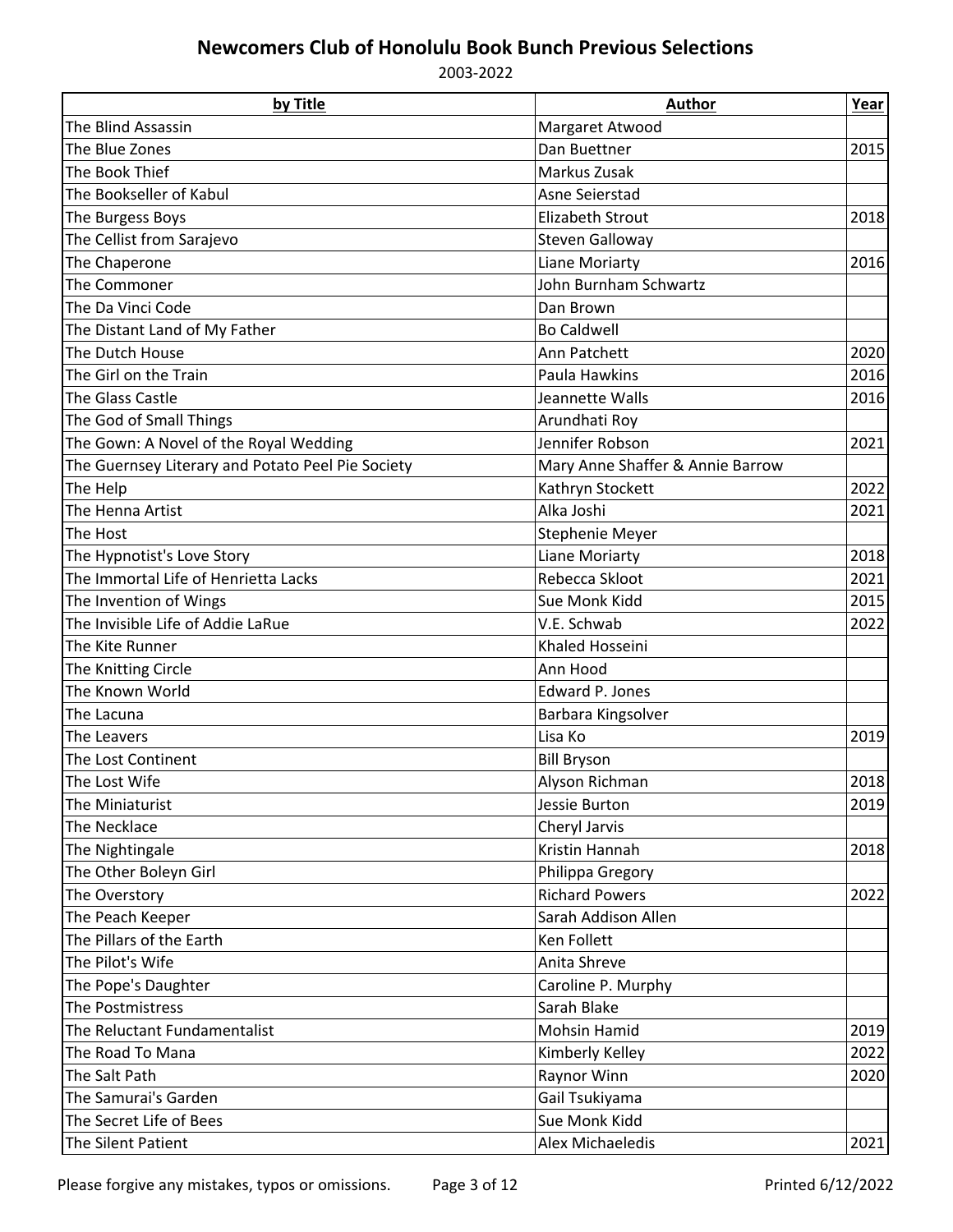| by Title                               | <b>Author</b>                       | Year |
|----------------------------------------|-------------------------------------|------|
| The Storied Life of AJ Fikry           | Gabrielle Zevin                     | 2015 |
| The Tattoo                             | <b>Chris McKinney</b>               | 2015 |
| The Tender Bar                         | J. R. Moehringer                    |      |
| The Thirteenth Tale                    | Diane Setterfield                   |      |
| The Time Keeper                        | Mitch Albom                         |      |
| The Untethered Soul                    | Michael A. Singer                   | 2019 |
| The Vanishing Half                     | <b>Brit Bennett</b>                 | 2021 |
| The Wedding                            | Nicholas Sparks                     |      |
| The Woman in White                     | <b>Wilkie Collins</b>               | 2016 |
| The Woodcutter                         | <b>Reginald Hill</b>                |      |
| The Wright Brothers                    | David McCullough                    | 2017 |
| This Life I've Loved                   | <b>Isobel Field</b>                 | 2014 |
| This Tender Land                       | William Kent Kreuger                | 2022 |
| Three Cups of Tea                      | Greg Mortenson & David Oliver Relin |      |
| Unbroken                               | Laura Hillenbrand                   |      |
| <b>Unfamiliar Fishes</b>               | <b>Sarah Vowell</b>                 |      |
| Ursula Under                           | Ingrid Hill                         |      |
| Virgil Wander                          | Leif Enger                          | 2019 |
| W is for Wasted                        | <b>Sue Grafton</b>                  | 2014 |
| <b>Water for Elephants</b>             | Sara Gruen                          |      |
| We Are All Completely Beside Ourselves | Karen Joy Fowler                    |      |
| When Breath Becomes Air                | Paul Kalanithi                      | 2017 |
| When Strange Gods Call                 | Pam Chun                            |      |
| When the Emperor Was Divine            | Julie Otsuka                        |      |
| Where the Crawdads Sing                | Delia Owens                         | 2020 |
| Where the Heart Is                     | <b>Billie Letts</b>                 |      |
| Where'd You Go, Bernadette             | Maria Semple                        | 2015 |
| While I Was Gone                       | Sue Miller                          |      |
| <b>Willow Pattern</b>                  | <b>Robert Van Gulik</b>             |      |
| Women of the Silk                      | Gail Tsukiyama                      | 2017 |
| <b>End Section</b>                     |                                     |      |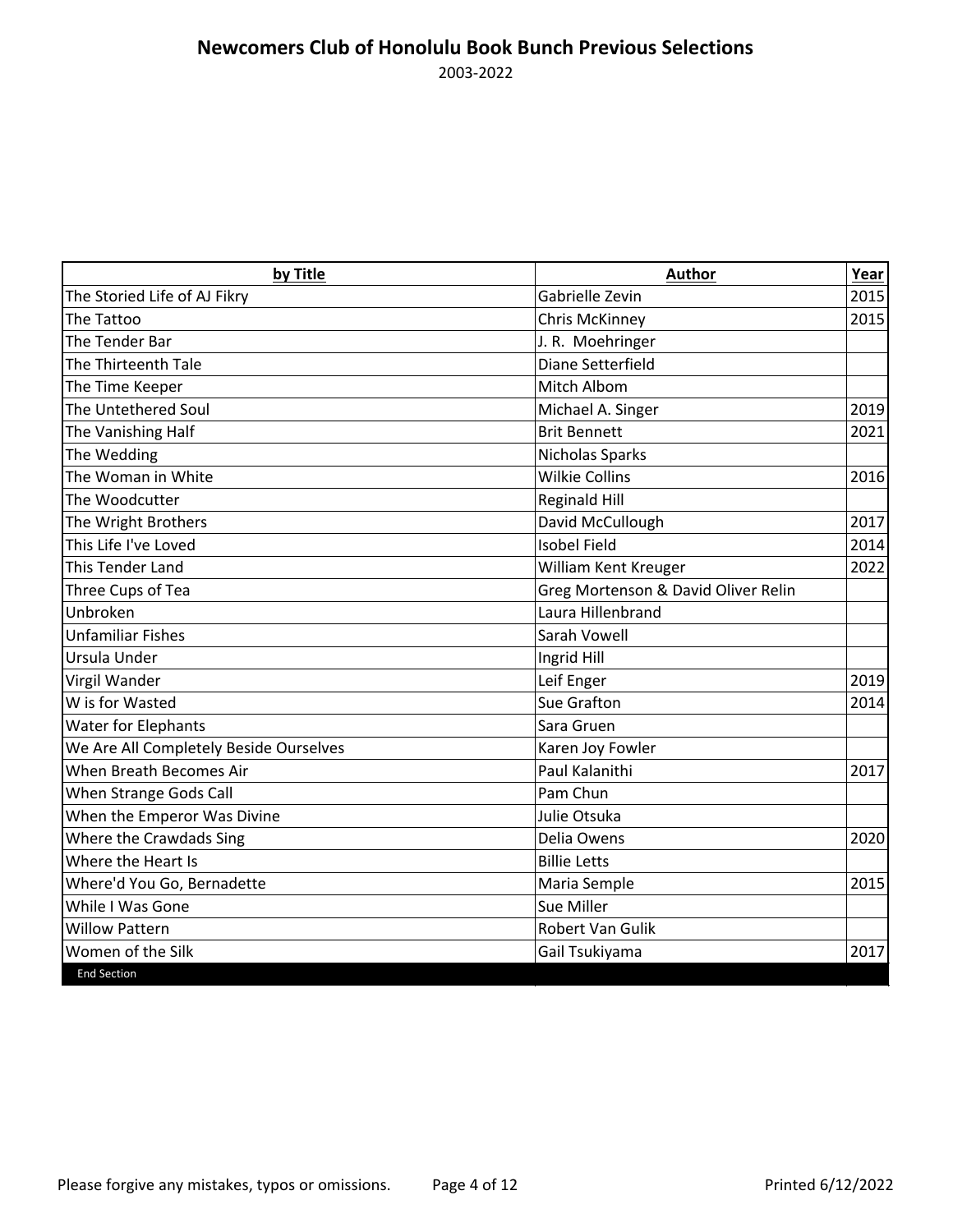| by Author                | <b>Title</b>                  | Year |  |
|--------------------------|-------------------------------|------|--|
| Abraham Verghese         | <b>Cutting for Stone</b>      |      |  |
| Agatha Christie          | A Murder Is Announced         |      |  |
| <b>Alan Brennert</b>     | Honolulu                      |      |  |
| Alan Brennert            | Molokai                       | 2020 |  |
| Alex Michaeledis         | The Silent Patient            | 2021 |  |
| Alka Joshi               | The Henna Artist              | 2021 |  |
| Alyson Richman           | The Lost Wife                 | 2018 |  |
| <b>Amor Towles</b>       | A Gentleman in Moscow         | 2018 |  |
| <b>Amor Towles</b>       | <b>Rules of Civility</b>      |      |  |
| Amy Tan                  | Saving Fish from Drowning     |      |  |
| Anita Shreve             | The Pilot's Wife              |      |  |
| Ann Hood                 | The Knitting Circle           |      |  |
| Ann Patchett             | Commonwealth                  | 2017 |  |
| Ann Patchett             | Run                           |      |  |
| Ann Patchett             | State of Wonder               |      |  |
| Ann Patchett             | The Dutch House               | 2020 |  |
| Anne Tyler               | Digging to America            |      |  |
| <b>Anthony Doerr</b>     | All The Light We Cannot See   | 2017 |  |
| Arundhati Roy            | The God of Small Things       |      |  |
| Asne Seierstad           | The Bookseller of Kabul       |      |  |
| <b>Atul Gawande</b>      | <b>Being Mortal</b>           | 2018 |  |
| <b>Azar Nafisi</b>       | Reading Lolita in Tehran      |      |  |
| Barbara Chase-Riboud     | <b>Hottentot Venus</b>        |      |  |
| Barbara Kingsolver       | The Lacuna                    |      |  |
| <b>Bill Bryson</b>       | The Lost Continent            |      |  |
| <b>Billie Letts</b>      | Where the Heart Is            |      |  |
| <b>Bo Caldwell</b>       | The Distant Land of My Father |      |  |
| <b>Bob Newell</b>        | Courting Jane                 | 2020 |  |
| <b>Brit Bennett</b>      | The Vanishing Half            | 2021 |  |
| <b>Calvin Trillin</b>    | <b>About Alice</b>            | 2017 |  |
| Carlos Ruiz Zafon        | Shadow of the Wind            |      |  |
| Carol Rifka Brunt        | Tell the Wolves I'm Home      |      |  |
| Caroline P. Murphy       | The Pope's Daughter           |      |  |
| Caroline Paul            | East Wind, Rain               |      |  |
| Cheryl Jarvis            | The Necklace                  |      |  |
| Chitra Divakaruni        | Sister of My Heart            |      |  |
| Chris McKinney           | The Tattoo                    | 2015 |  |
| Dan Brown                | Origin                        | 2020 |  |
| Dan Brown                | The Da Vinci Code             |      |  |
| Dan Buettner             | The Blue Zones                | 2015 |  |
| Dave Pelzer              | A Child Called It             |      |  |
| David McCullough         | The Wright Brothers           | 2017 |  |
| Deborah Turrell Atkinson | Fire Prayer                   |      |  |
| Delia Owens              | Where the Crawdads Sing       | 2020 |  |
| Diane Chamberlain        | <b>Necessary Lies</b>         | 2016 |  |
| Diane Setterfield        | The Thirteenth Tale           |      |  |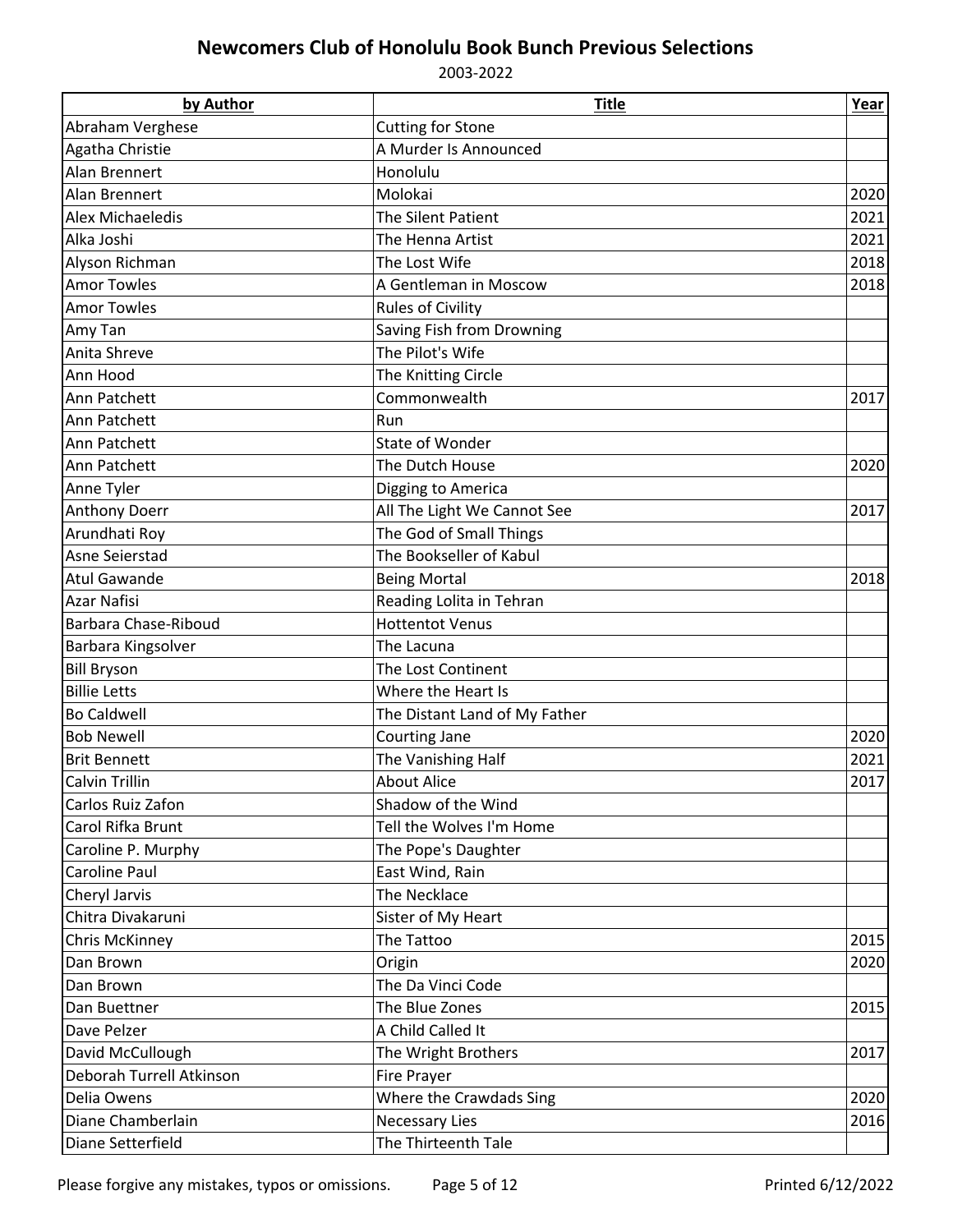| by Author                           | <b>Title</b>                                                                                         | Year |
|-------------------------------------|------------------------------------------------------------------------------------------------------|------|
| Dorothea Buckingham                 | Poisoned Palms: The Murder of Mrs. Jane Lathrop Stanford                                             | 2021 |
| Edward P. Jones                     | The Known World                                                                                      |      |
| Elena Ferrante                      | My Brilliant Friend                                                                                  | 2017 |
| <b>Elizabeth Gilbert</b>            | Eat, Pray, Love                                                                                      |      |
| Elizabeth Kostova                   | <b>Swan Thieves</b>                                                                                  |      |
| <b>Elizabeth Strout</b>             | The Burgess Boys                                                                                     | 2018 |
| Fredrik Backman                     | A Man Called Ove                                                                                     | 2016 |
| Gabrielle Zevin                     | The Storied Life of AJ Fikry                                                                         | 2015 |
| Gail Tsukiyama                      | The Samurai's Garden                                                                                 |      |
| Gail Tsukiyama                      | Women of the Silk                                                                                    | 2017 |
| <b>Geraldine Brooks</b>             | Caleb's Crossing                                                                                     | 2013 |
| <b>Geraldine Brooks</b>             | Nine Parts of Desire: Hidden World of Islamic Women                                                  |      |
| <b>Geraldine Brooks</b>             | People of the Book                                                                                   |      |
| Gillian Flynn                       | Gone Girl                                                                                            |      |
| Gillian Flynn                       | Sharp Objects                                                                                        |      |
| Greg Mortenson & David Oliver Relin | Three Cups of Tea                                                                                    |      |
| <b>Hector Tobar</b>                 | The Barbarian Nurseries                                                                              |      |
| Ingrid Hill                         | Ursula Under                                                                                         |      |
| <b>Isabel Wilkerson</b>             | Caste: The Origins of Our Discontents                                                                | 2021 |
| <b>Isobel Field</b>                 | This Life I've Loved                                                                                 | 2014 |
| J. R. Moehringer                    | The Tender Bar                                                                                       |      |
| Jane Gardam                         | Man in the Wooden Hat                                                                                |      |
| Jane Gardam                         | Old Filth                                                                                            |      |
| Jared Diamond                       | Collapse                                                                                             |      |
| Jean Sasson                         | Princess                                                                                             |      |
| Jeanine Cummins                     | American Dirt                                                                                        | 2021 |
| Jeannette Walls                     | <b>Half-Broke Horses</b>                                                                             |      |
| Jeannette Walls                     | The Glass Castle                                                                                     | 2016 |
| Jennifer Robson                     | The Gown: A Novel of the Royal Wedding                                                               | 2021 |
| Jennifer Weiner                     | Goodnight Nobody                                                                                     |      |
| Jessie Burton                       | The Miniaturist                                                                                      | 2019 |
| Jodi Picoult                        | My Sister's Keeper                                                                                   |      |
| Jodi Picoult                        | <b>Small Great Things</b>                                                                            | 2018 |
| John Burnham Schwartz               | The Commoner                                                                                         |      |
| John Hamamura                       | Color of the Sea                                                                                     |      |
| John Steinbeck                      | Sweet Thursday                                                                                       |      |
| JoJo Moyes                          | The Giver of Stars                                                                                   | 2022 |
| Jon Krakauer                        | Into Thin Air                                                                                        |      |
| Judith Love                         | Perhaps with Luck                                                                                    |      |
| Julia Flynn Siler                   | Lost Kingdom: Hawaii's Last Queen, the Sugar Kings, and America's First<br><b>Imperial Adventure</b> | 2021 |
| Julie Otsuka                        | When the Emperor Was Divine                                                                          |      |
| Karen Joy Fowler                    | We Are All Completely Beside Ourselves                                                               |      |
| Kate Jacobs                         | Friday Night Knitting Club                                                                           |      |
| Kathryn Stockett                    | The Help                                                                                             | 2022 |
| Kati Marton                         | Enemies of the People                                                                                | 2014 |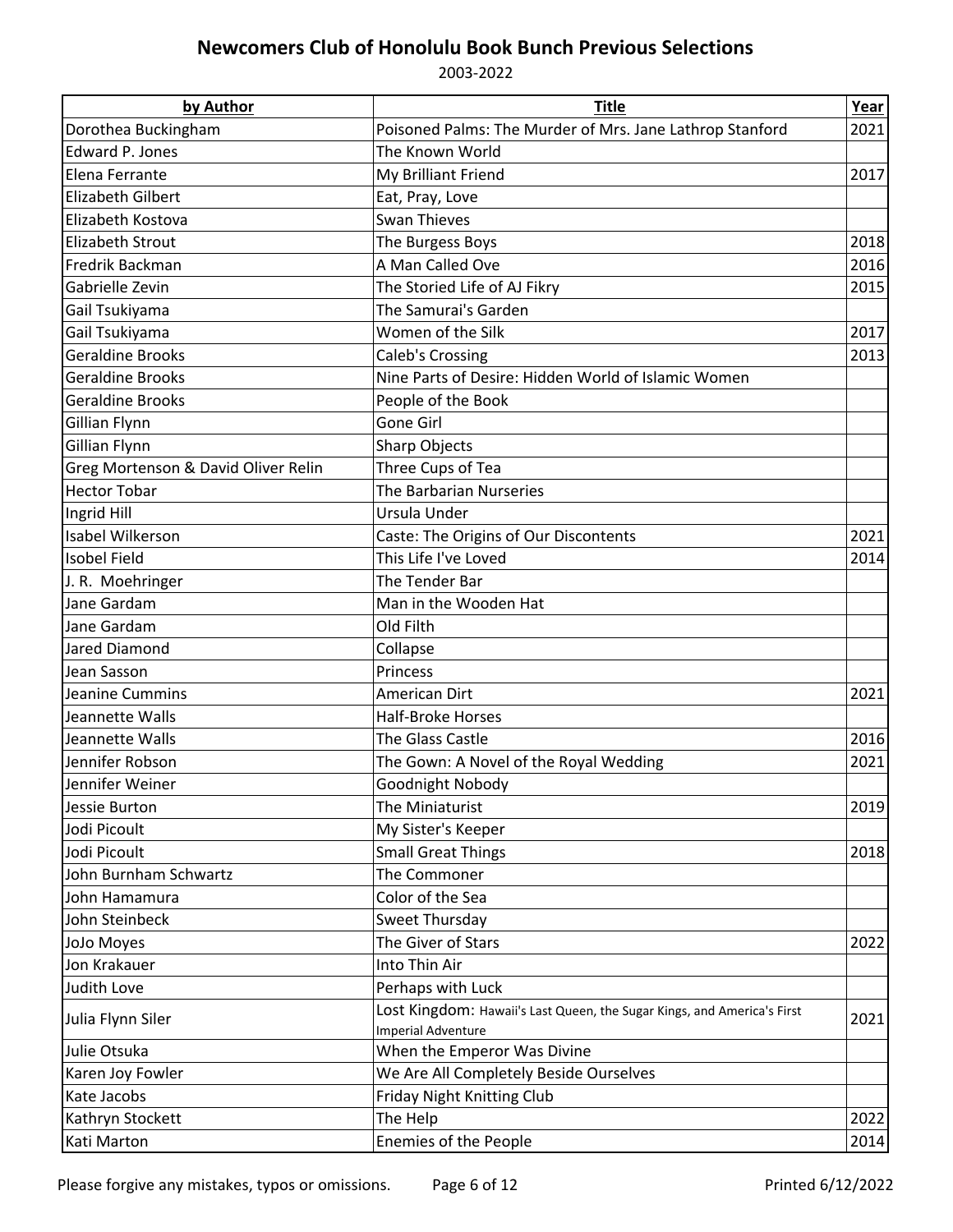| by Author                        | <b>Title</b>                                      | Year |
|----------------------------------|---------------------------------------------------|------|
| Kawai Strong Washburn            | Sharks in the Time of Saviors                     | 2021 |
| <b>Ken Follett</b>               | The Pillars of the Earth                          |      |
| <b>Kent Haruf</b>                | Our Souls at Night<br>2016                        |      |
| <b>Khaled Hosseini</b>           | And the Mountains Echoed                          |      |
| Khaled Hosseini                  | The Kite Runner                                   |      |
| Kimberly Kelley                  | The Road To Mana                                  | 2022 |
| Kristin Hannah                   | The Nightingale                                   | 2018 |
| Laura Hillenbrand                | Unbroken                                          |      |
| Lauren Groff                     | <b>Fates and Furies</b>                           | 2016 |
| Leif Enger                       | Peace Like a River                                |      |
| Leif Enger                       | Virgil Wander                                     | 2019 |
| Liane Moriarty                   | The Chaperone                                     | 2016 |
| Liane Moriarty                   | The Hypnotist's Love Story                        | 2018 |
| Lincoln Child                    | Relic                                             |      |
| Linwood Barclay                  | Fear the Worst                                    | 2015 |
| Lisa Ko                          | The Leavers                                       | 2019 |
| Lisa See                         | China Dolls                                       | 2015 |
| Lisa See                         | Snow Flower and the Secret Fan                    | 2019 |
| Lourdes Venard                   | Mystery in Paradise - 13 Tales of Suspense        | 2016 |
| Maeve Binchy                     | <b>Circle of Friends</b>                          |      |
| Maeve Binchy                     | Quentins                                          |      |
| Margaret Atwood                  | The Blind Assassin                                |      |
| Maria Semple                     | Where'd You Go, Bernadette                        | 2015 |
| Markus Zusak                     | The Book Thief                                    |      |
| Mary Anne Shaffer & Annie Barrow | The Guernsey Literary and Potato Peel Pie Society |      |
| Mary Higgins Clark               | Nighttime is My Time                              |      |
| Michael A. Singer                | The Untethered Soul                               | 2019 |
| <b>Michael Malone</b>            | <b>Handling Sin</b>                               | 2018 |
| Michelle Obama                   | Becoming                                          | 2020 |
| Min Jin Lee                      | Pachinko                                          | 2019 |
| Mitch Albom                      | The Time Keeper                                   |      |
| Mitchell Zuckoff                 | Lost in Shangri-La                                | 2017 |
| <b>Mohsin Hamid</b>              | The Reluctant Fundamentalist                      | 2019 |
| Nancy Horan                      | Loving Frank                                      |      |
| Nate Blakeslee                   | American Wolf                                     | 2018 |
| Nicholas Sparks                  | The Wedding                                       |      |
| Nina Markovna                    | Nina's Journey                                    |      |
| Pam Chun                         | When Strange Gods Call                            |      |
| Pamela Rotner Sakamoto           | Midnight in Broad Daylight                        | 2018 |
| Paul Kalanithi                   | When Breath Becomes Air                           | 2017 |
| Paula Hawkins                    | The Girl on the Train                             | 2016 |
| Paula McLain                     | Circling the Sun                                  | 2016 |
| Philippa Gregory                 | The Other Boleyn Girl                             |      |
| Queen Noor of Jordan             | Leap of Faith                                     |      |
| Raynor Winn                      | The Salt Path                                     | 2020 |
| Rebecca Skloot                   | The Immortal Life of Henrietta Lacks<br>2021      |      |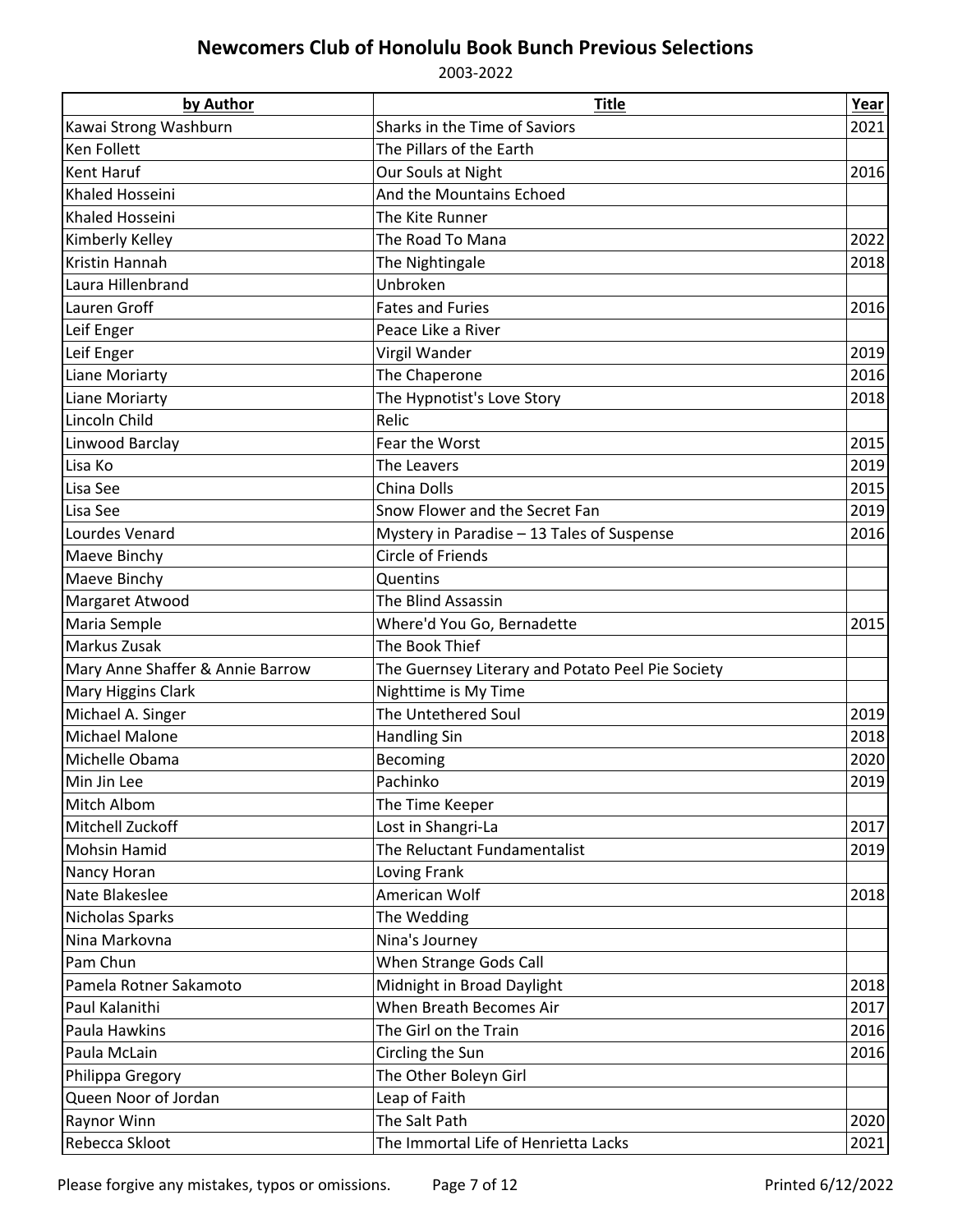| by Author                       | <b>Title</b>                      | Year |
|---------------------------------|-----------------------------------|------|
| <b>Reginald Hill</b>            | The Woodcutter                    |      |
| <b>Richard Powers</b>           | The Overstory                     | 2022 |
| <b>Robert Van Gulik</b>         | <b>Willow Pattern</b>             |      |
| Sandra Dallas                   | Diary of Mattie Spenser           |      |
| Sara Gruen                      | <b>Water for Elephants</b>        |      |
| Sarah Addison Allen             | The Peach Keeper                  |      |
| Sarah Blake                     | The Postmistress                  |      |
| Sarah Vowell                    | <b>Unfamiliar Fishes</b>          |      |
| Shilipi Somaya Gowda            | Secret Daughter                   |      |
| Stephen Levitt & Stephen Dubnew | Freakonomics                      |      |
| Stephenie Meyer                 | The Host                          |      |
| <b>Steven Galloway</b>          | The Cellist from Sarajevo         |      |
| <b>Sue Grafton</b>              | W is for Wasted                   | 2014 |
| Sue Miller                      | While I Was Gone                  |      |
| Sue Monk Kidd                   | The Invention of Wings            | 2015 |
| Sue Monk Kidd                   | The Secret Life of Bees           |      |
| <b>Susan Minot</b>              | Evening                           | 2017 |
| <b>Susan Vreeland</b>           | Lisette's List                    | 2019 |
| Susan Vreeland                  | Luncheon of the Boating Party     |      |
| Tara Westover                   | Educated                          | 2019 |
| Tatiana de Rosnay               | Sarah's Key                       |      |
| <b>Todd Burpo</b>               | Heaven is for Real                | 2015 |
| <b>Tracy Chevalier</b>          | Girl with a Pearl Earring         |      |
| V.E. Schwab                     | The Invisible Life of Addie LaRue | 2022 |
| Waimea Williams                 | Aloha, Mozart                     |      |
| <b>Wallace Stegner</b>          | <b>Crossing to Safety</b>         |      |
| <b>Wilkie Collins</b>           | The Woman in White                | 2016 |
| <b>William Kent Kreuger</b>     | <b>This Tender Land</b>           | 2022 |
| Yaa Gyasi                       | Homegoing                         | 2017 |
| <b>Yann Martel</b>              | Life of Pi                        |      |
| <b>End Section</b>              |                                   |      |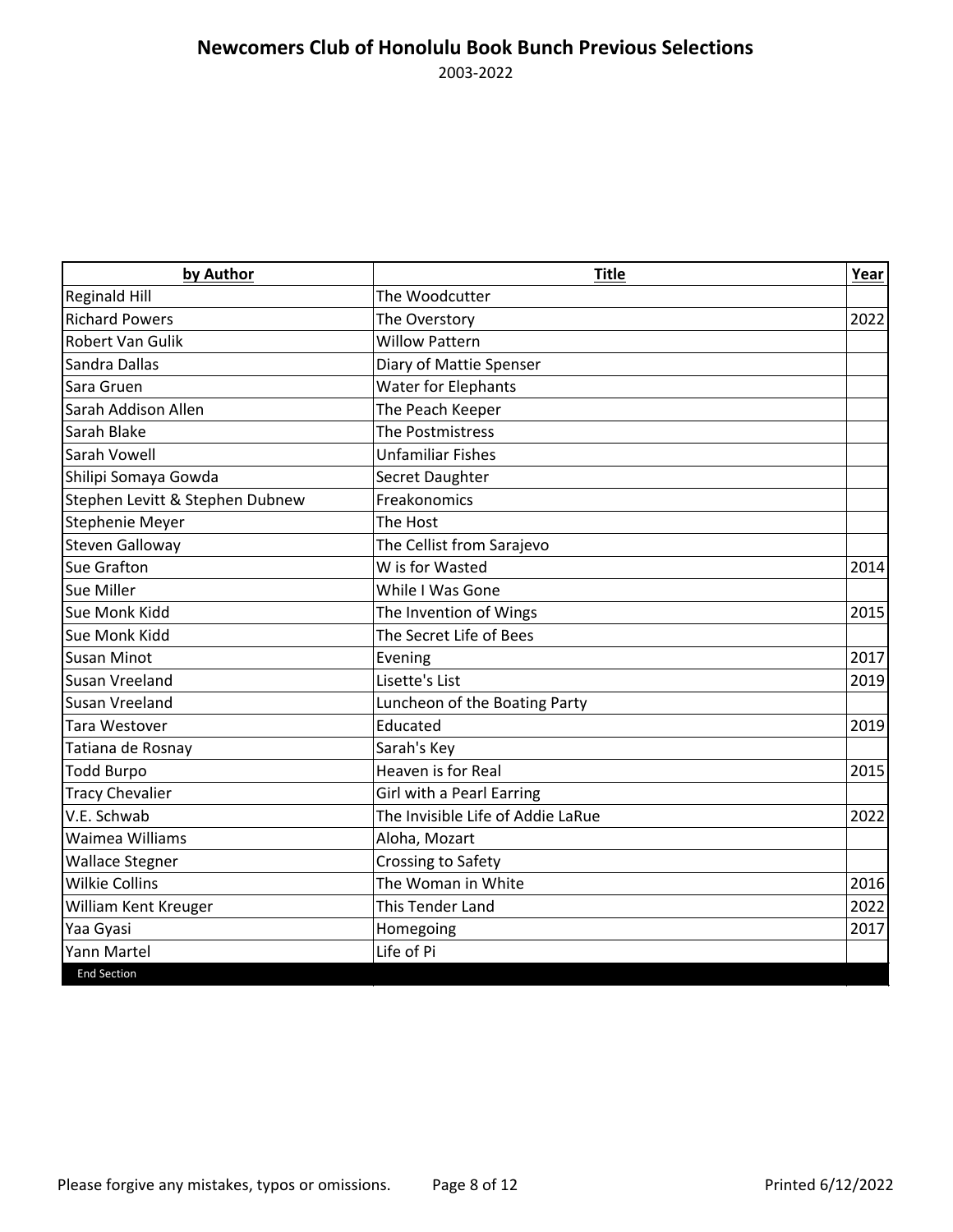| by Year | <b>Title</b>                                                                                         | <b>Author</b>           |
|---------|------------------------------------------------------------------------------------------------------|-------------------------|
| 2022    | The Giver of Stars                                                                                   | JoJo Moyes              |
| 2022    | The Help                                                                                             | Kathryn Stockett        |
| 2022    | The Invisible Life of Addie LaRue                                                                    | V.E. Schwab             |
| 2022    | The Overstory                                                                                        | <b>Richard Powers</b>   |
| 2022    | The Road To Mana                                                                                     | Kimberly Kelley         |
| 2022    | This Tender Land                                                                                     | William Kent Kreuger    |
| 2021    | American Dirt                                                                                        | Jeanine Cummins         |
| 2021    | Caste: The Origins of Our Discontents                                                                | Isabel Wilkerson        |
| 2021    | Lost Kingdom: Hawaii's Last Queen, the Sugar Kings, and America's First<br><b>Imperial Adventure</b> | Julia Flynn Siler       |
| 2021    | Poisoned Palms: The Murder of Mrs. Jane Lathrop Stanford                                             | Dorothea Buckingham     |
| 2021    | Sharks in the Time of Saviors                                                                        | Kawai Strong Washburn   |
| 2021    | The Gown: A Novel of the Royal Wedding                                                               | Jennifer Robson         |
| 2021    | The Henna Artist                                                                                     | Alka Joshi              |
| 2021    | The Immortal Life of Henrietta Lacks                                                                 | Rebecca Skloot          |
| 2021    | The Silent Patient                                                                                   | <b>Alex Michaeledis</b> |
| 2021    | The Vanishing Half                                                                                   | <b>Brit Bennett</b>     |
| 2020    | Becoming                                                                                             | Michelle Obama          |
| 2020    | Courting Jane                                                                                        | <b>Bob Newell</b>       |
| 2020    | Molokai                                                                                              | Alan Brennert           |
| 2020    | Origin                                                                                               | Dan Brown               |
| 2020    | The Dutch House                                                                                      | Ann Patchett            |
| 2020    | The Salt Path                                                                                        | Raynor Winn             |
| 2020    | Where the Crawdads Sing                                                                              | Delia Owens             |
| 2019    | Educated                                                                                             | Tara Westover           |
| 2019    | Lisette's List                                                                                       | Susan Vreeland          |
| 2019    | Pachinko                                                                                             | Min Jin Lee             |
| 2019    | Snow Flower and the Secret Fan                                                                       | Lisa See                |
| 2019    | The Leavers                                                                                          | Lisa Ko                 |
| 2019    | The Miniaturist                                                                                      | Jessie Burton           |
| 2019    | The Reluctant Fundamentalist                                                                         | Mohsin Hamid            |
| 2019    | The Untethered Soul                                                                                  | Michael A. Singer       |
| 2019    | Virgil Wander                                                                                        | Leif Enger              |
| 2018    | A Gentleman in Moscow                                                                                | <b>Amor Towles</b>      |
| 2018    | American Wolf                                                                                        | Nate Blakeslee          |
| 2018    | <b>Being Mortal</b>                                                                                  | <b>Atul Gawande</b>     |
| 2018    | <b>Handling Sin</b>                                                                                  | Michael Malone          |
| 2018    | Midnight in Broad Daylight                                                                           | Pamela Rotner Sakamoto  |
| 2018    | <b>Small Great Things</b>                                                                            | Jodi Picoult            |
| 2018    | The Burgess Boys                                                                                     | <b>Elizabeth Strout</b> |
| 2018    | The Hypnotist's Love Story                                                                           | Liane Moriarty          |
| 2018    | The Lost Wife                                                                                        | Alyson Richman          |
| 2018    | The Nightingale                                                                                      | Kristin Hannah          |
| 2017    | <b>About Alice</b>                                                                                   | Calvin Trillin          |
| 2017    | All The Light We Cannot See                                                                          | Anthony Doerr           |
| 2017    | Commonwealth                                                                                         | Ann Patchett            |
| 2017    | Evening                                                                                              | Susan Minot             |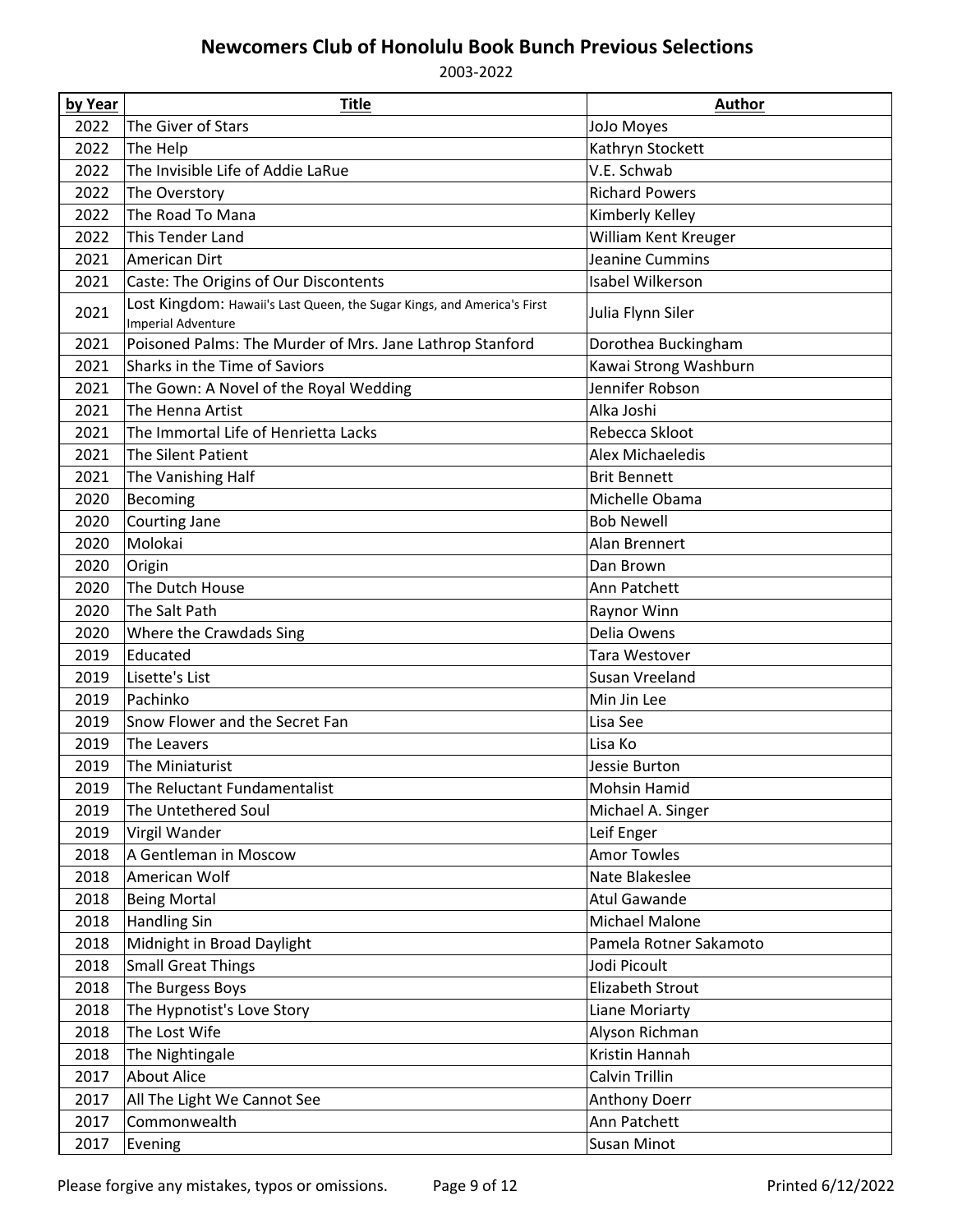| by Year | <b>Title</b>                               | <b>Author</b>                   |
|---------|--------------------------------------------|---------------------------------|
| 2017    | Homegoing                                  | Yaa Gyasi                       |
| 2017    | Lost in Shangri-La                         | Mitchell Zuckoff                |
| 2017    | My Brilliant Friend                        | Elena Ferrante                  |
| 2017    | The Wright Brothers                        | David McCullough                |
| 2017    | When Breath Becomes Air                    | Paul Kalanithi                  |
| 2017    | Women of the Silk                          | Gail Tsukiyama                  |
| 2016    | A Man Called Ove                           | Fredrik Backman                 |
| 2016    | Circling the Sun                           | Paula McLain                    |
| 2016    | <b>Fates and Furies</b>                    | Lauren Groff                    |
| 2016    | Mystery in Paradise - 13 Tales of Suspense | Lourdes Venard                  |
| 2016    | <b>Necessary Lies</b>                      | Diane Chamberlain               |
| 2016    | Our Souls at Night                         | Kent Haruf                      |
| 2016    | The Chaperone                              | Liane Moriarty                  |
| 2016    | The Girl on the Train                      | Paula Hawkins                   |
| 2016    | The Glass Castle                           | Jeannette Walls                 |
| 2016    | The Woman in White                         | <b>Wilkie Collins</b>           |
| 2015    | China Dolls                                | Lisa See                        |
| 2015    | Fear the Worst                             | Linwood Barclay                 |
| 2015    | Heaven is for Real                         | <b>Todd Burpo</b>               |
| 2015    | The Blue Zones                             | Dan Buettner                    |
| 2015    | The Invention of Wings                     | Sue Monk Kidd                   |
| 2015    | The Storied Life of AJ Fikry               | Gabrielle Zevin                 |
| 2015    | The Tattoo                                 | Chris McKinney                  |
| 2015    | Where'd You Go, Bernadette                 | Maria Semple                    |
| 2014    | Enemies of the People                      | Kati Marton                     |
| 2014    | This Life I've Loved                       | <b>Isobel Field</b>             |
| 2014    | W is for Wasted                            | Sue Grafton                     |
| 2013    | Caleb's Crossing                           | <b>Geraldine Brooks</b>         |
|         | A Child Called It                          | Dave Pelzer                     |
|         | A Murder Is Announced                      | Agatha Christie                 |
|         | Aloha, Mozart                              | Waimea Williams                 |
|         | And the Mountains Echoed                   | Khaled Hosseini                 |
|         | Circle of Friends                          | Maeve Binchy                    |
|         | Collapse                                   | Jared Diamond                   |
|         | Color of the Sea                           | John Hamamura                   |
|         | Crossing to Safety                         | <b>Wallace Stegner</b>          |
|         | <b>Cutting for Stone</b>                   | Abraham Verghese                |
|         | Diary of Mattie Spenser                    | Sandra Dallas                   |
|         | Digging to America                         | Anne Tyler                      |
|         | East Wind, Rain                            | Caroline Paul                   |
|         | Eat, Pray, Love                            | <b>Elizabeth Gilbert</b>        |
|         | <b>Fire Prayer</b>                         | Deborah Turrell Atkinson        |
|         | Freakonomics                               | Stephen Levitt & Stephen Dubnew |
|         | Friday Night Knitting Club                 | Kate Jacobs                     |
|         | Girl with a Pearl Earring                  | <b>Tracy Chevalier</b>          |
|         | Gone Girl                                  | Gillian Flynn                   |
|         | Goodnight Nobody                           | Jennifer Weiner                 |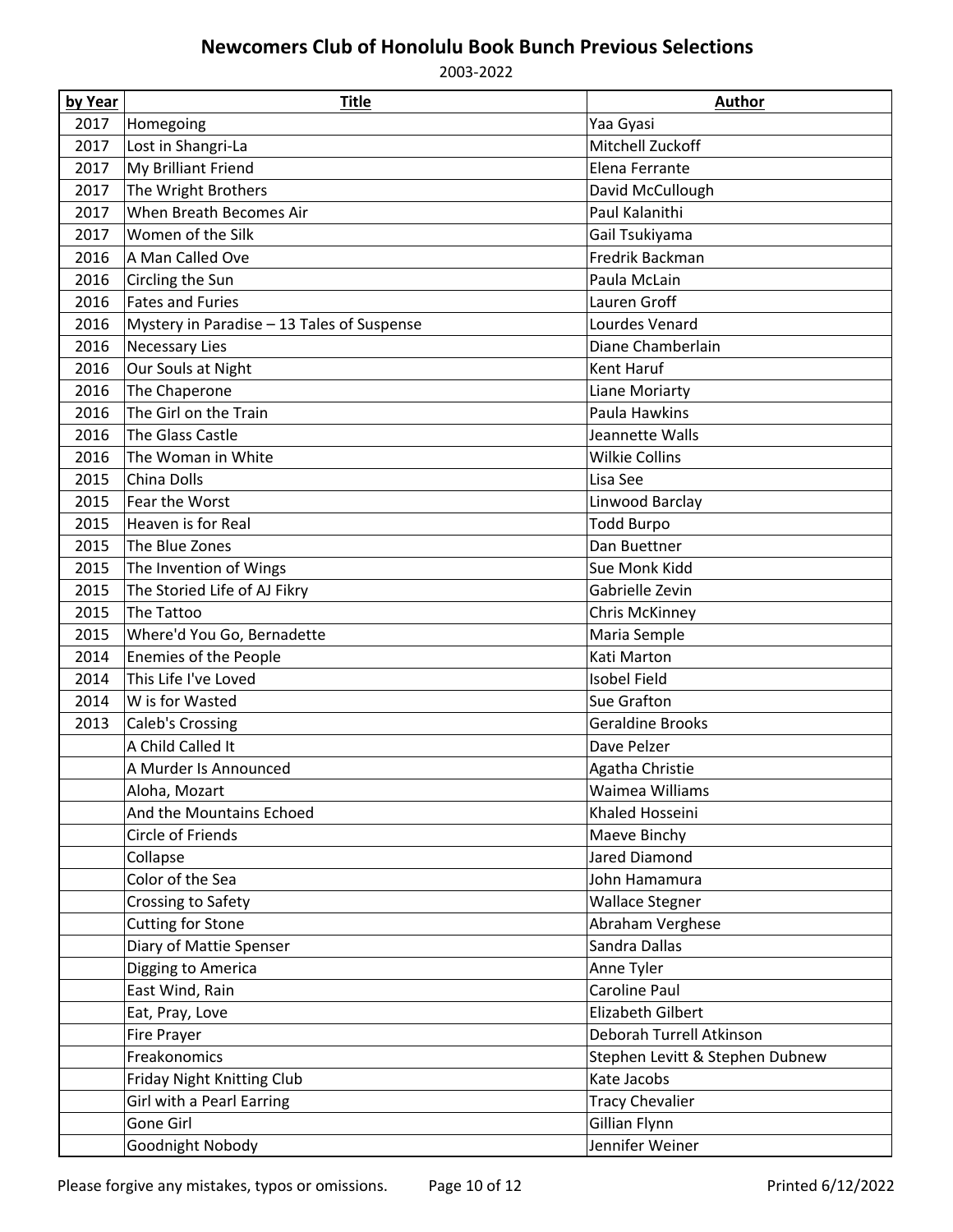| by Year | <b>Title</b>                                        | <b>Author</b>                    |
|---------|-----------------------------------------------------|----------------------------------|
|         | <b>Half-Broke Horses</b>                            | Jeannette Walls                  |
|         | Honolulu                                            | Alan Brennert                    |
|         | <b>Hottentot Venus</b>                              | Barbara Chase-Riboud             |
|         | Into Thin Air                                       | Jon Krakauer                     |
|         | Leap of Faith                                       | Queen Noor of Jordan             |
|         | Life of Pi                                          | Yann Martel                      |
|         | Loving Frank                                        | Nancy Horan                      |
|         | Luncheon of the Boating Party                       | Susan Vreeland                   |
|         | Man in the Wooden Hat                               | Jane Gardam                      |
|         | My Sister's Keeper                                  | Jodi Picoult                     |
|         | Nighttime is My Time                                | Mary Higgins Clark               |
|         | Nina's Journey                                      | Nina Markovna                    |
|         | Nine Parts of Desire: Hidden World of Islamic Women | <b>Geraldine Brooks</b>          |
|         | Old Filth                                           | Jane Gardam                      |
|         | Peace Like a River                                  | Leif Enger                       |
|         | People of the Book                                  | <b>Geraldine Brooks</b>          |
|         | Perhaps with Luck                                   | Judith Love                      |
|         | Princess                                            | Jean Sasson                      |
|         | Quentins                                            | Maeve Binchy                     |
|         | Reading Lolita in Tehran                            | <b>Azar Nafisi</b>               |
|         | Relic                                               | Lincoln Child                    |
|         | Rules of Civility                                   | <b>Amor Towles</b>               |
|         | Run                                                 | Ann Patchett                     |
|         | Sarah's Key                                         | Tatiana de Rosnay                |
|         | Saving Fish from Drowning                           | Amy Tan                          |
|         | Secret Daughter                                     | Shilipi Somaya Gowda             |
|         | Shadow of the Wind                                  | Carlos Ruiz Zafon                |
|         | Sharp Objects                                       | Gillian Flynn                    |
|         | Sister of My Heart                                  | Chitra Divakaruni                |
|         | <b>State of Wonder</b>                              | Ann Patchett                     |
|         | Swan Thieves                                        | Elizabeth Kostova                |
|         | Sweet Thursday                                      | John Steinbeck                   |
|         | Tell the Wolves I'm Home                            | Carol Rifka Brunt                |
|         | The Barbarian Nurseries                             | <b>Hector Tobar</b>              |
|         | The Blind Assassin                                  | Margaret Atwood                  |
|         | The Book Thief                                      | Markus Zusak                     |
|         | The Bookseller of Kabul                             | Asne Seierstad                   |
|         | The Cellist from Sarajevo                           | Steven Galloway                  |
|         | The Commoner                                        | John Burnham Schwartz            |
|         | The Da Vinci Code                                   | Dan Brown                        |
|         | The Distant Land of My Father                       | <b>Bo Caldwell</b>               |
|         | The God of Small Things                             | Arundhati Roy                    |
|         | The Guernsey Literary and Potato Peel Pie Society   | Mary Anne Shaffer & Annie Barrow |
|         | The Host                                            | Stephenie Meyer                  |
|         | The Kite Runner                                     | Khaled Hosseini                  |
|         | The Knitting Circle                                 | Ann Hood                         |
|         | The Known World                                     | Edward P. Jones                  |